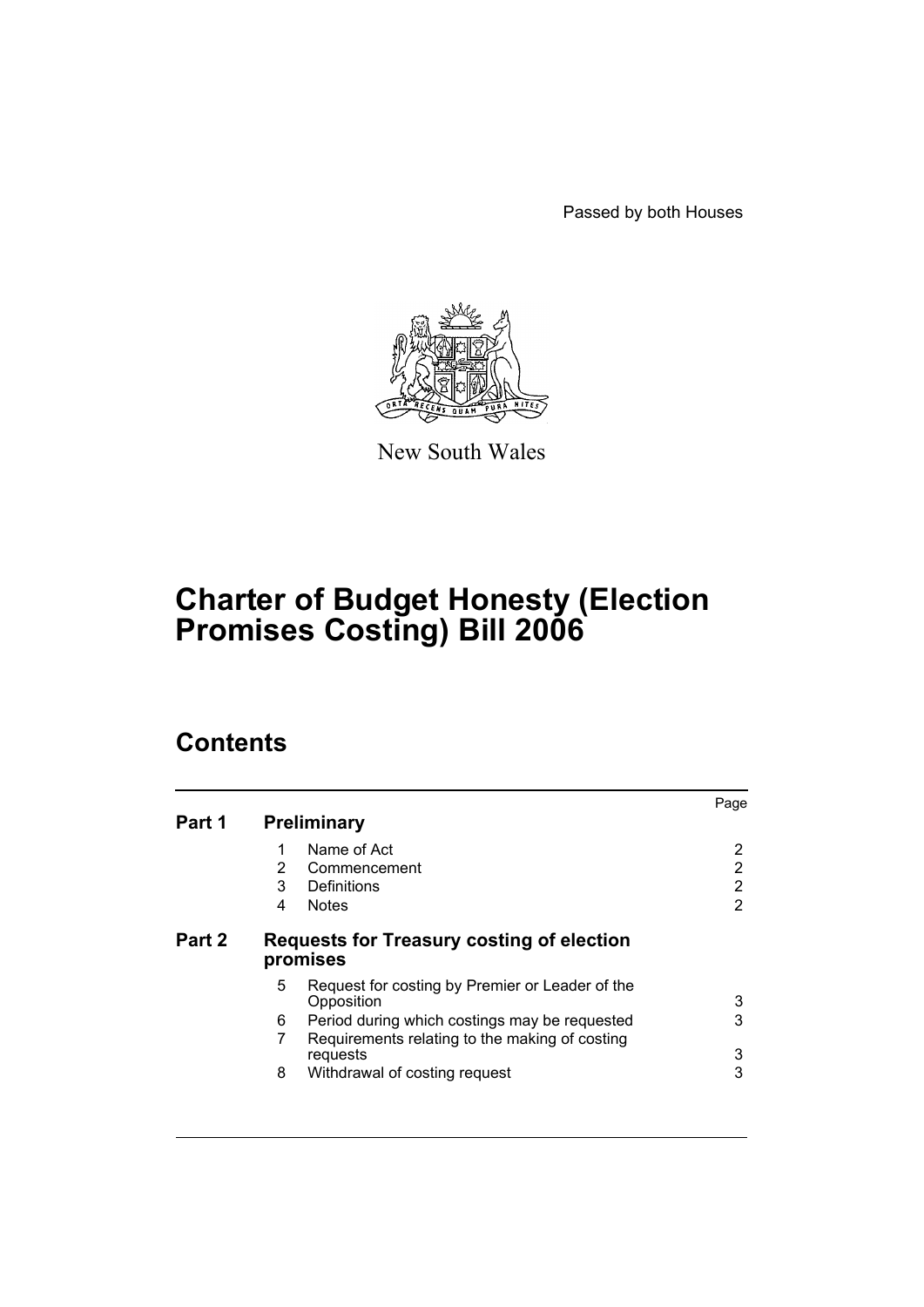Charter of Budget Honesty (Election Promises Costing) Bill 2006

Contents

|        |                      |                                                                                                  | Page |  |  |
|--------|----------------------|--------------------------------------------------------------------------------------------------|------|--|--|
| Part 3 |                      | <b>Treasury costing of election promises</b>                                                     |      |  |  |
|        | 9                    | Treasury costing of individual policies                                                          | 4    |  |  |
|        | 10                   | Public release of Treasury costings by Premier or<br>Leader of the Opposition                    | 4    |  |  |
|        | 11                   | Public release of Treasury costings by Secretary<br>of the Treasury                              | 4    |  |  |
|        | 12.                  | Budget impact statements for all costed policies                                                 | 5    |  |  |
| Part 4 | <b>Miscellaneous</b> |                                                                                                  |      |  |  |
|        | 13                   | Pre-election statement of uncommitted State funds                                                | 6    |  |  |
|        | 14                   | Confidentiality of information or documents relating<br>to Treasury costing of election promises | 6    |  |  |
|        | 15                   | Treasury guidelines                                                                              |      |  |  |
|        | 16                   | Revision of costings and statements to correct                                                   |      |  |  |
|        |                      | any errors                                                                                       |      |  |  |
|        | 17                   | Regulations                                                                                      |      |  |  |
|        | 18.                  | Consequential repeal of section 61A of Public Finance<br>and Audit Act 1983 No 152               |      |  |  |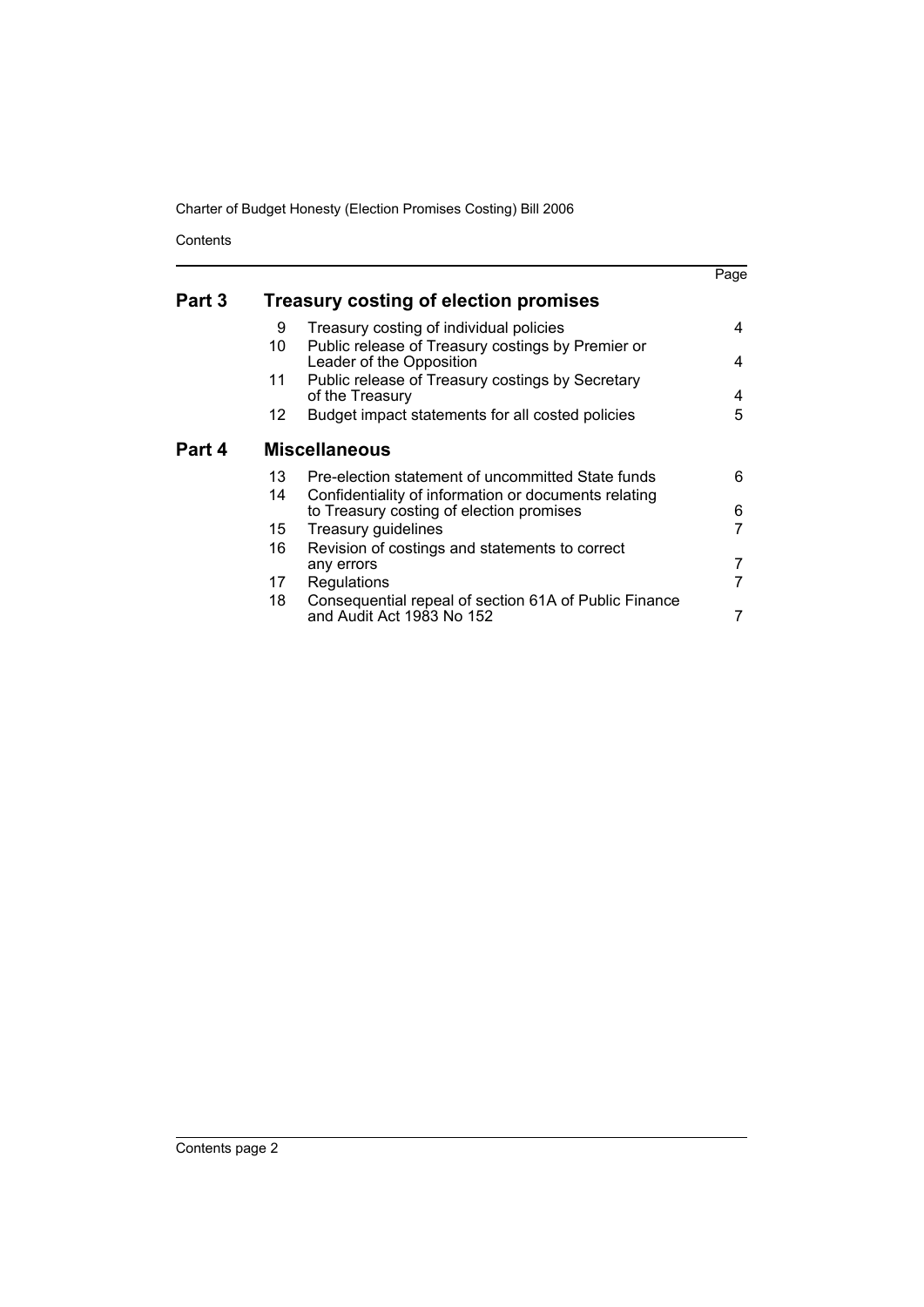*I certify that this PUBLIC BILL, which originated in the LEGISLATIVE ASSEMBLY, has finally passed the LEGISLATIVE COUNCIL and the LEGISLATIVE ASSEMBLY of NEW SOUTH WALES.*

> *Clerk of the Legislative Assembly. Legislative Assembly, Sydney, , 2006*



New South Wales

## **Charter of Budget Honesty (Election Promises Costing) Bill 2006**

Act No . 2006

An Act to enable the Government and the Opposition to obtain and release an independent assessment by the Treasury of the cost of election promises before a State general election.

*I have examined this Bill, and find it to correspond in all respects with the Bill as finally passed by both Houses.*

*Chairman of Committees of the Legislative Assembly.*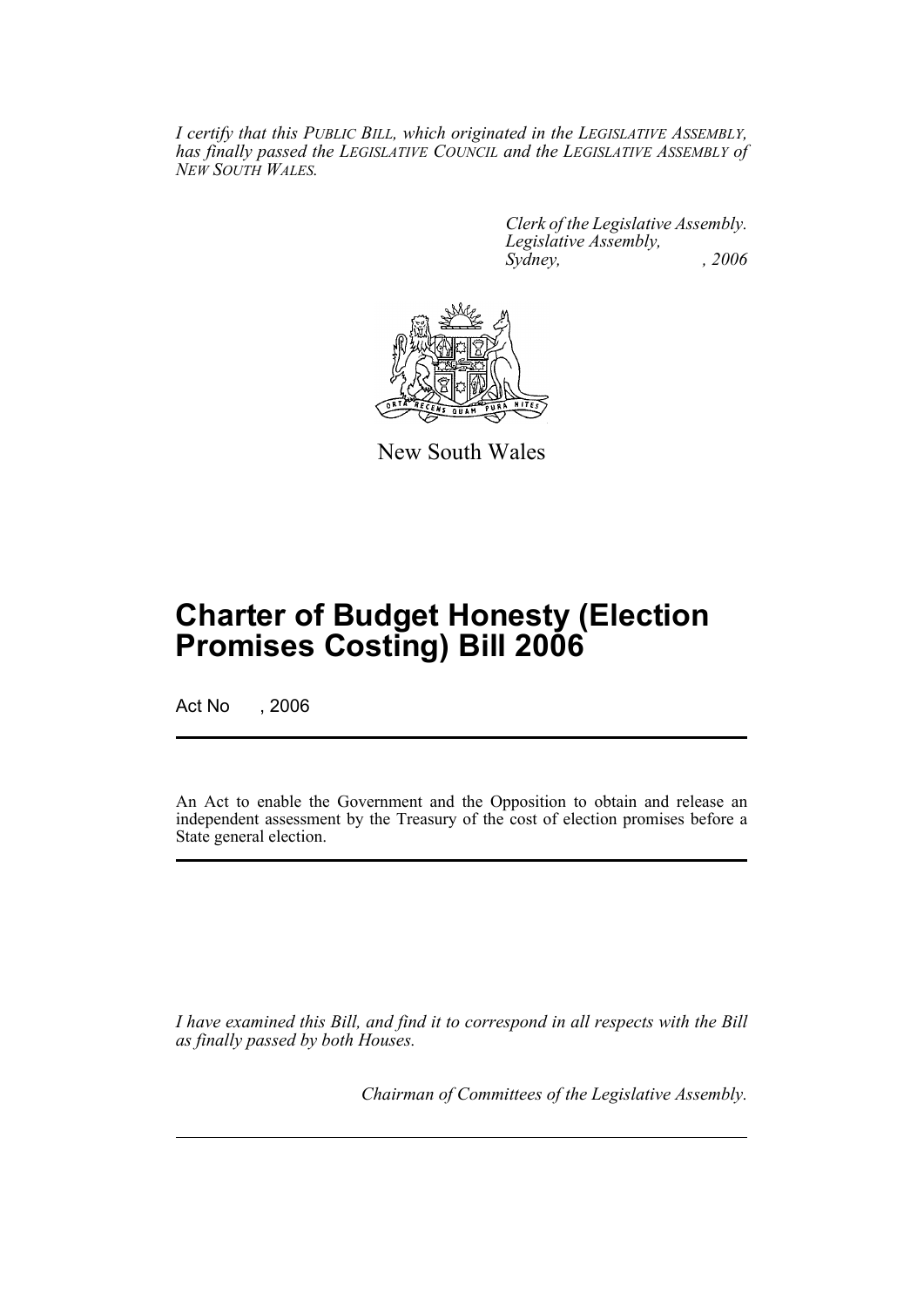Part 1 Preliminary

**The Legislature of New South Wales enacts:**

### **Part 1 Preliminary**

### **1 Name of Act**

This Act is the *Charter of Budget Honesty (Election Promises Costing) Act 2006*.

### **2 Commencement**

This Act commences on the date of assent to this Act.

### **3 Definitions**

(1) In this Act:

*costing request* means a request made under Part 2 to the Secretary of the Treasury for the preparation of a costing of a publicly announced or proposed policy.

*State election* means the day for taking the poll at a general election of members of the Legislative Assembly.

*the pre-election half-yearly budget review* means the last half-yearly review publicly released by the Treasurer before a State election under section 8 (3) of the *Public Finance and Audit Act 1983*.

### *the pre-election period*—see section 6.

*Treasury costing* means a costing, under Part 3 by the Secretary of the Treasury, of a publicly announced or proposed policy.

(2) A reference in this Act to the Premier or Leader of the Opposition includes a reference to his or her nominee for the purposes of this Act, being a person nominated by the Premier or Leader of the Opposition (as the case requires) by notice in writing to the Secretary of the Treasury.

### **4 Notes**

Notes included in this Act do not form part of this Act.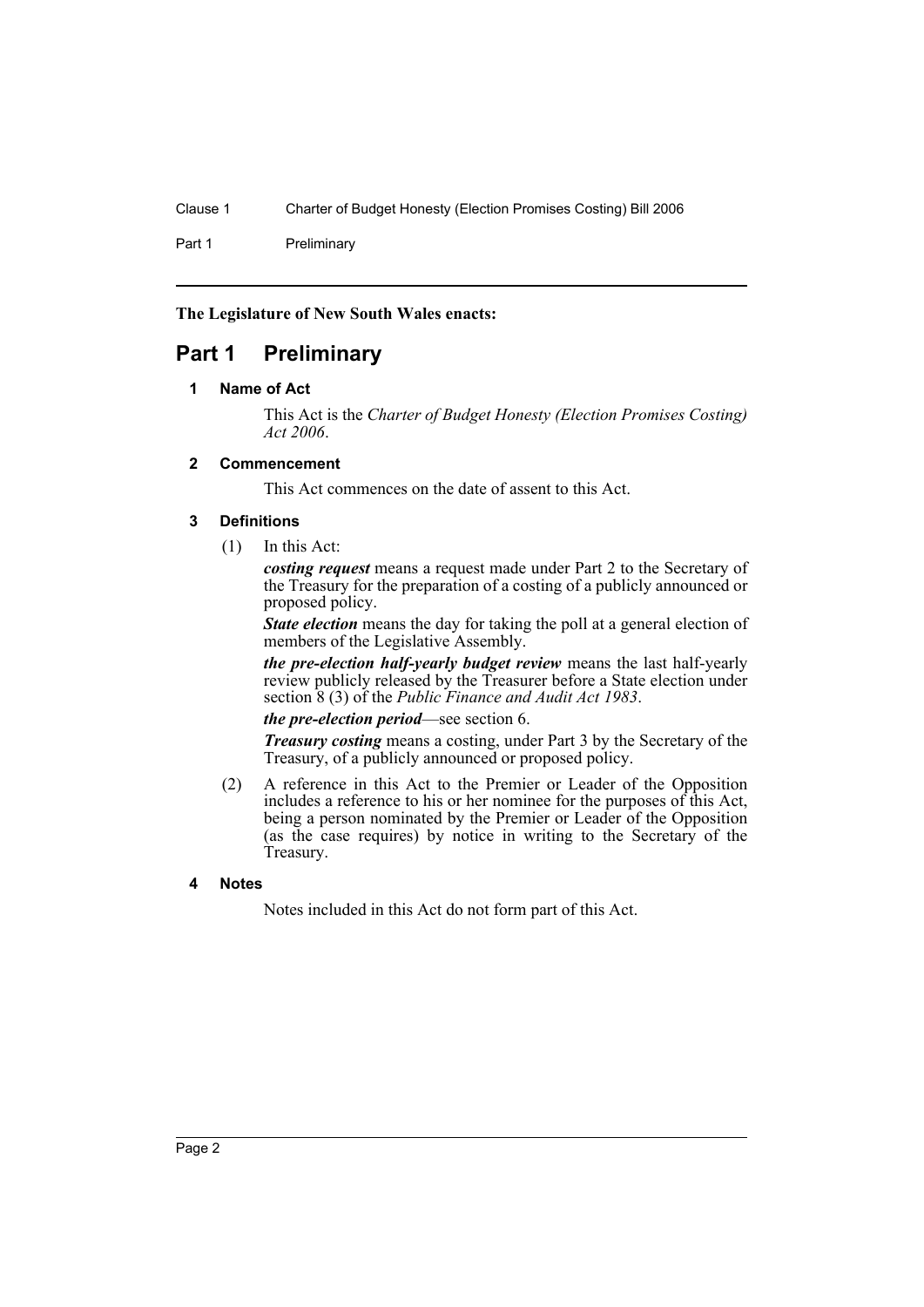| Charter of Budget Honesty (Election Promises Costing) Bill 2006 | Clause 5 |
|-----------------------------------------------------------------|----------|
| Requests for Treasury costing of election promises              | Part 2   |

### **Part 2 Requests for Treasury costing of election promises**

### **5 Request for costing by Premier or Leader of the Opposition**

- (1) The Premier may, in accordance with this Act, request the Secretary of the Treasury to prepare costings of publicly announced or proposed policies.
- (2) The Leader of the Opposition may, in accordance with this Act, request the Secretary of the Treasury to prepare costings of publicly announced or proposed policies.
- (3) A costing request may relate to proposed changes in expenditure or revenue.

### **6 Period during which costings may be requested**

A costing request may be made at any time during the period of 60 days before a State election (*the pre-election period*).

**Note.** For the purposes of the general election due to be held on 24 March 2007, the pre-election period will commence on 23 January 2007.

### **7 Requirements relating to the making of costing requests**

A costing request must:

- (a) be in writing, and
- (b) outline fully each policy to be costed, giving all relevant details for the purpose of costing the policy, and
- (c) state the purpose or intention of the policy.

### **8 Withdrawal of costing request**

- (1) The Premier or Leader of the Opposition may, by notice in writing given to the Secretary of the Treasury, withdraw any costing request that he or she has made.
- (2) A costing request may be withdrawn at any time before the Treasury costing is provided to the Premier or Leader of the Opposition.

**Note.** Section 12 (4) also provides that after a Treasury costing of a policy is provided, the Premier or Leader of the Opposition may withdraw the policy from the list of Treasury costed policies included in the budget impact statement prepared and released by the Secretary under that section.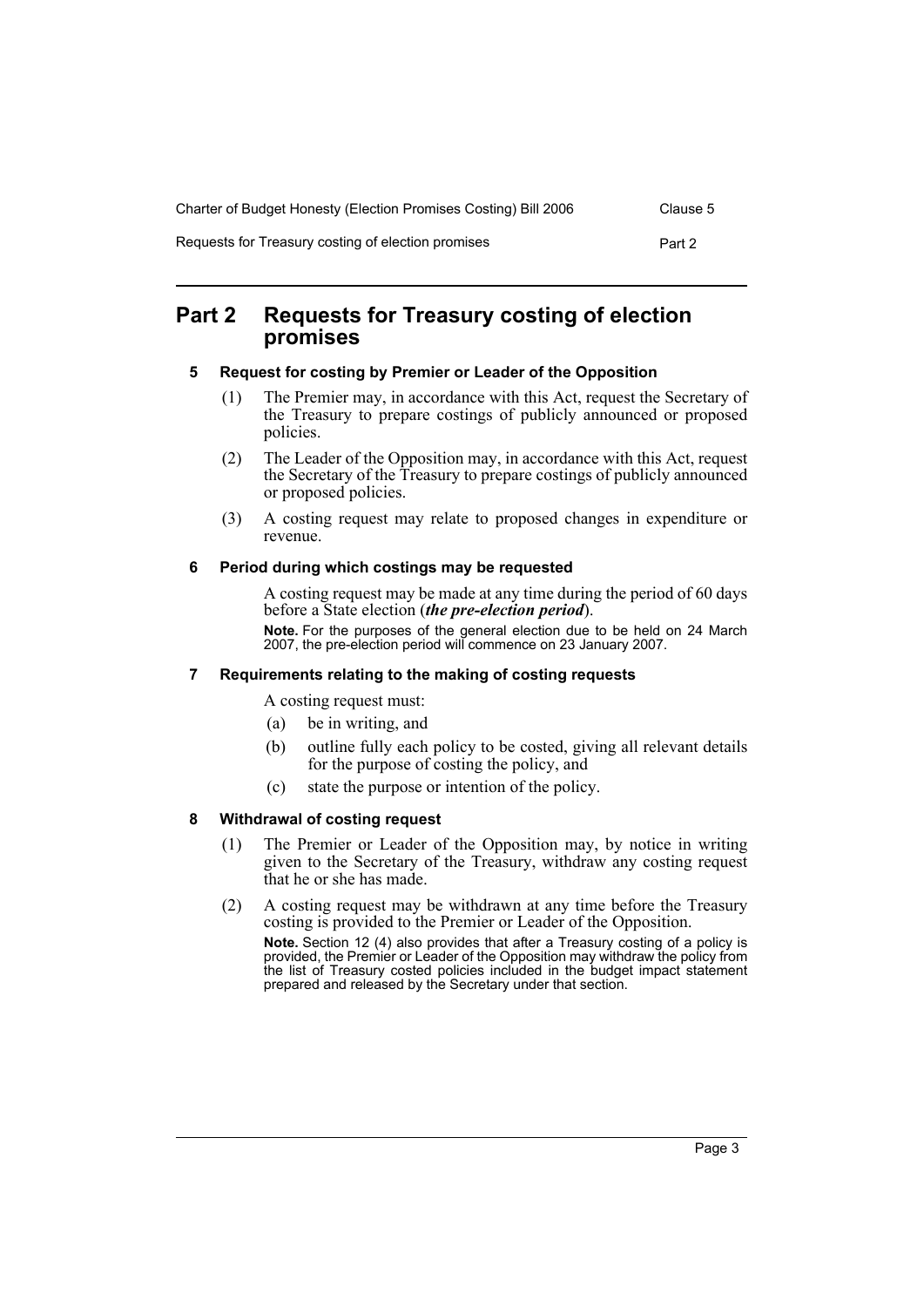### **Part 3 Treasury costing of election promises**

### **9 Treasury costing of individual policies**

- (1) As soon as possible after receiving a costing request, the Secretary of the Treasury is to:
	- (a) prepare a costing of the policy or policies concerned, and
	- (b) provide the costing to the Premier (if the request was made by the Premier) or to the Leader of the Opposition (if the request was made by the Leader of the Opposition).
- (2) The Secretary of the Treasury is to inform the Premier or the Leader of the Opposition (as the case requires) of any costing that the Secretary is unable to provide and of the reason that the costing cannot be provided.
- (3) If the Secretary of the Treasury needs more information for the purpose of costing a policy, the Secretary may ask the Premier or Leader of the Opposition (as the case requires) to provide that information in writing.
- (4) The Premier and the Leader of the Opposition are required to notify the Secretary of the Treasury of the public announcement of policies that have been costed by the Secretary.

#### **10 Public release of Treasury costings by Premier or Leader of the Opposition**

- (1) The Premier or the Leader of the Opposition may publicly release a Treasury costing provided by the Secretary of the Treasury.
- (2) If the Secretary of the Treasury considers that a Treasury costing provided by the Secretary has been publicly misrepresented, the Secretary may issue a public statement to correct the misrepresentation.

### **11 Public release of Treasury costings by Secretary of the Treasury**

- (1) The Secretary of the Treasury is required to publicly release a costing request and the Treasury costing for the policy when the Premier or Leader of the Opposition (as the case requires) notifies the Secretary that the policy has been publicly announced.
- (2) When the Secretary of the Treasury releases a budget impact statement under section 12, the Secretary is also required to publicly release costing requests and the Treasury costings for all policies listed in the budget impact statement.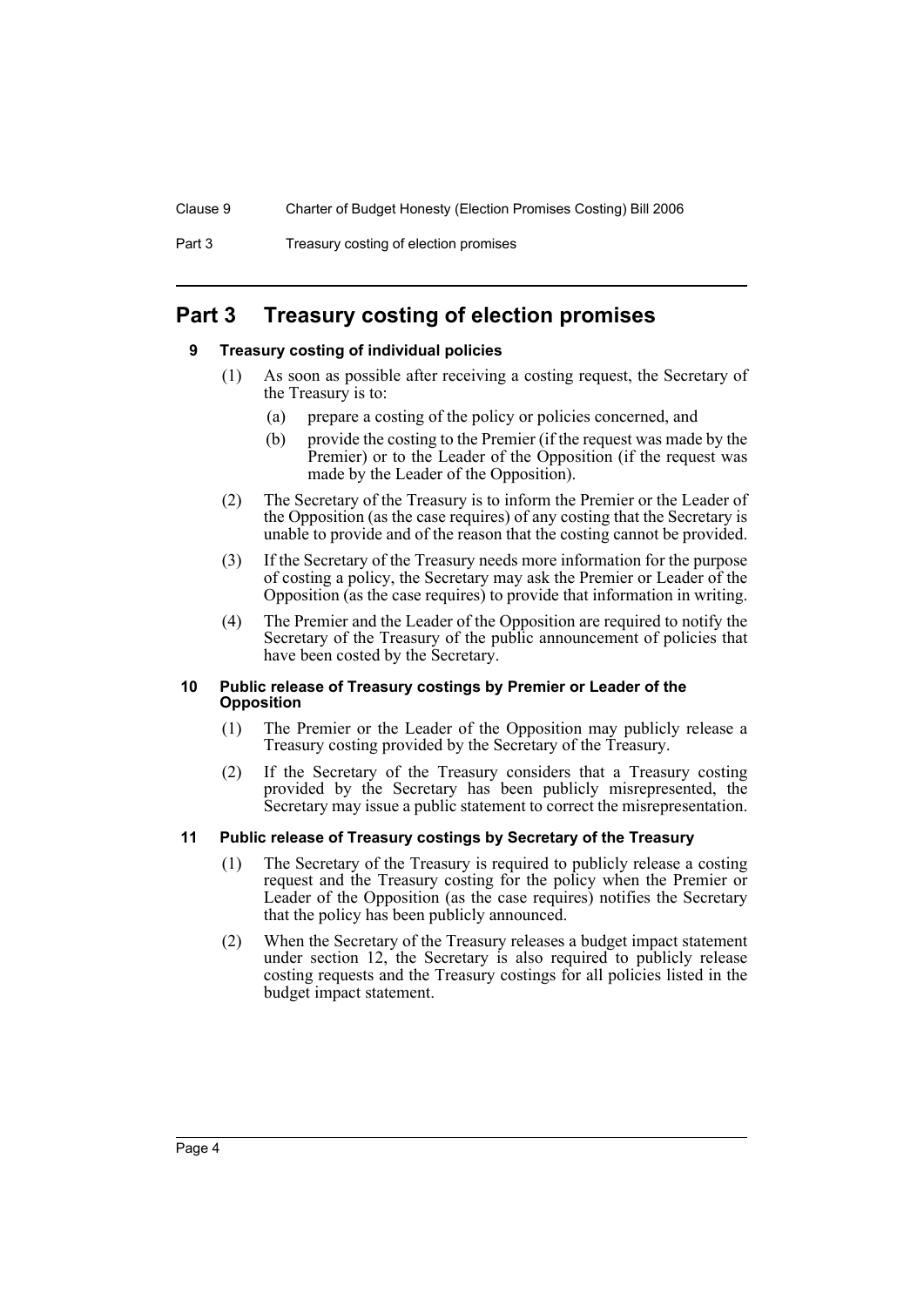| Charter of Budget Honesty (Election Promises Costing) Bill 2006 | Clause 12 |
|-----------------------------------------------------------------|-----------|
| Treasury costing of election promises                           | Part 3    |

### **12 Budget impact statements for all costed policies**

- (1) The Secretary of the Treasury is to prepare, during the pre-election period, a budget impact statement for all Treasury costed Government policies and a budget impact statement for all Treasury costed Opposition policies.
- (2) A budget impact statement is to list the relevant Treasury costed policies and show:
	- (a) a summary of the assessed financial impact of each costed policy, and
	- (b) the total net financial impact of all the costed policies,

on the current year's State budget and on the forward estimates for the period to which the pre-election half-yearly budget review relates. The budget impact statement is also to show the impact of all the costed policies on the State's net financial liabilities.

(3) The Secretary of the Treasury is to provide, on the day that is the fifteenth last day before the State election, a draft budget impact statement to the Premier and to the Leader of the Opposition in relation to their respective policies.

**Note.** For the purposes of the general election due to be held on 24 March 2007, the draft statements are to be provided on 9 March 2007.

- (4) The Premier and the Leader of the Opposition may, within 48 hours after being provided with a draft budget impact statement, notify the Secretary of the Treasury in writing of their final list of Treasury costed policies for inclusion in the budget impact statement.
- (5) The Secretary of the Treasury is to:
	- (a) revise the draft budget impact statements in accordance with any such notification, and
	- (b) publicly release both of the final budget impact statements on the day that is the fifth last day before the State election.

**Note.** For the purposes of the general election due to be held on 24 March 2007, the final statements are to be released on 19 March 2007.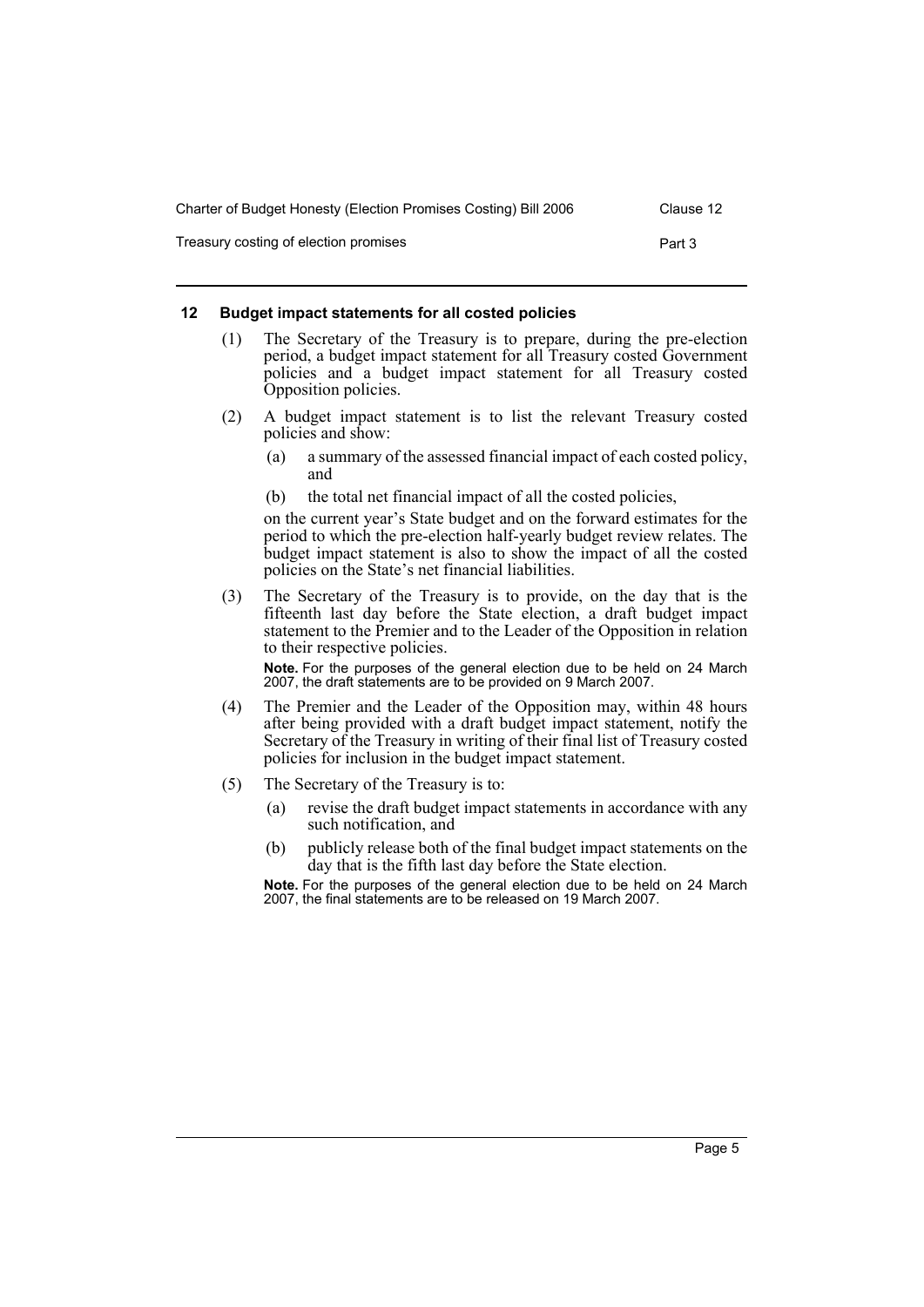Part 4 Miscellaneous

### **Part 4 Miscellaneous**

### **13 Pre-election statement of uncommitted State funds**

The Secretary of the Treasury is to publicly release, at the same time as the public release of the pre-election half-yearly budget review, a statement of the amount of uncommitted funds that are available (within the revised estimates of recurrent and capital expenditures) to meet any future expenditure commitments for the General Government Sector for the period to which the review relates.

#### **14 Confidentiality of information or documents relating to Treasury costing of election promises**

- (1) This section applies to any of the following information and documents:
	- (a) information or documents provided to the Secretary of the Treasury by the Premier or the Leader of the Opposition (or on their behalf) for the purposes of a Treasury costing under this Act,
	- (b) information or documents prepared by the Treasury for the purposes of any such costing.
- (2) The Secretary of the Treasury or other member of staff of the Treasury must not disclose any such information or document except:
	- (a) in the case of a costing request by the Premier—to the Premier or to a person authorised by the Premier, or
	- (b) in the case of a costing request by the Leader of the Opposition to the Leader of the Opposition or to a person authorised by the Leader of the Opposition, or
	- (c) in any case—to a member of staff of the Treasury.
	- Maximum penalty: 50 penalty units.
- (3) This section does not apply to any information or document:
	- (a) if the information or document relates to a Treasury costing or costing request that the Secretary of the Treasury is authorised or required to publicly release by this Act, or
	- (b) if the information or document has already been lawfully published, or
	- (c) if the person disclosing the information or document became aware of the information or obtained the document otherwise than in the course of a Treasury costing under this Act.